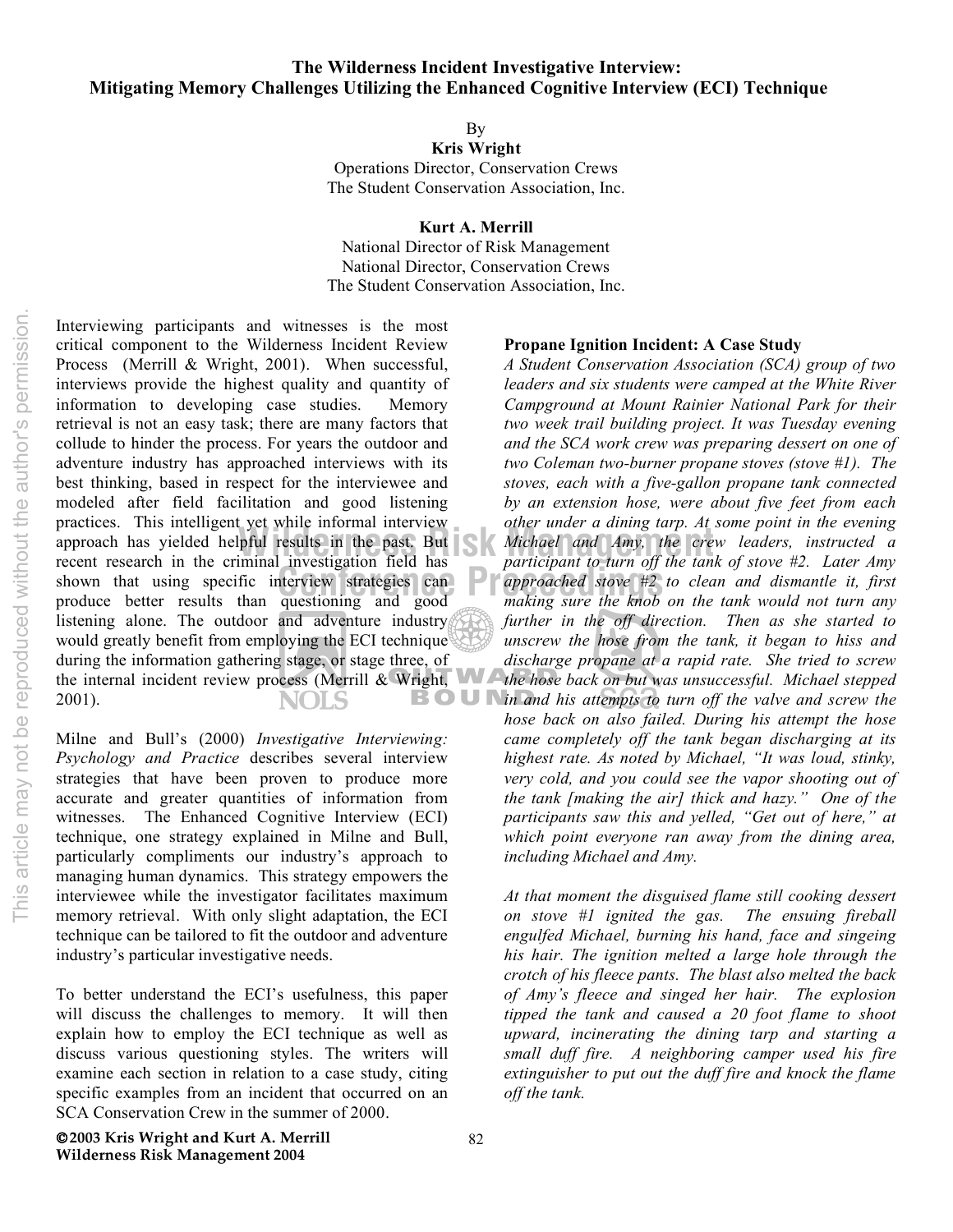*After the explosion, Michael and Amy gathered their participants in a nearby campsite. They radioed the Park Service and activated SCA's Emergency Response System. Michael was transported to a medical facility and diagnosed with first and second-degree burns to his right hand, ear, cheek, and nose. He was treated and released. Amy and the participants suffered no physical injuries requiring professional medical care.*

Within 24 hours, SCA staff traveled to Mount Rainier National Park to provide support and gather initial information from the crew leaders and bystanders. During this initial interview process, it became clear to staff that even within 24 hours of the incident, witnesses were challenged to recall accurate information. The Enhanced Cognitive Interview (ECI) technique can be used to help over come these challenges.

# **The Challenges in Memory Encoding, Storage, and Retrieval**

pieces. These bits of information are then encoded and **Proceeding the intervalse are stored**<br>
proces in the brain. When drawn upon, these pieces of **Proceeding the intervalse are stored** brain filters through the multitude of information<br>presented to the witness and self-selects the important information. Information is sto Researchers define three stages of memory creation: encoding, storage and retrieval (see Table 1). Stage one, the encoding, happens as an incident is occurring. The presented to the witness and self-selects the important stored in the brain. When drawn upon, these pieces of information can be retrieved (Milne & Bull, 2000). In essence, encoding is like taking photographs, which are then stored and retrieved to construct a memory of an event. To illustrate with our propane incident, small pieces or snapshots of what witnesses saw, smelled, **but phenomenon** is when you can't remember someone's tasted and felt were encoded and subsequently stored in their brains. Then as the witness "remembers" the incident her brain attempts to retrieve these photos to recreate the event.

### *Challenges during Encoding*

It is critical to understand that there are challenges at all three stages of memory creation. An investigator must be acutely aware of these challenges to successfully guide the interviewee's memory reclamation process. The primary challenge during the encoding stage is capturing all the pertinent information during the initial intake. As stated above, memories are encoded as photos and therefore information between shots is missed (Milne & Bull, 2000). Because each person determines which snapshots to take, each individual's encoded information can be different for same incident. This complexity is only exacerbated by the fact that some people are more sensitive to their surroundings (Aron, 1998), and therefore can perceive and encode varying levels of information. So not only does each

**2003 Kris Wright and Kurt A. Merrill Wilderness Risk Management 2004**

individual take different snapshots of the same event, but they also take a different overall number of snapshots.

While capturing pertinent information is challenging in everyday memory encoding, incident specific factors also negatively influence the brain's ability to encode information. These factors include setting challenges such as lighting, the distance the witness stood from the event, and environmental or human distractions. The witness' state of mind during the event also plays a large part in what information is encoded. Traumatic incidents and the witness' stress level impact information encoding. The witness' involvement in the situation can also impact the encoding process. Leaders in the outdoor and adventure industry fall prey to this during traumatic events that occur during their watch. For example, a leader's memory encoding may be impacted by the traumatic incident that occurred, her own stress, and her feelings of guilt or perception of responsibility for the incident. All of these factors negatively impact one's ability to encode information at the time of the incident.

## *Challenges during Storage*

Sometimes witnesses have difficulty finding encoded information. Information is stored in the brain not unlike how files are stored on a computer hard-drive. If memories are stored in folders, you must know the correct file folder to retrieve them. Occasionally when a person searches her brain for an encoded memory, the brain has stored the snapshot in a different location (Milne & Bull, 2000). A classic example of this name and it feels like it's on the tip of your tongue. Well-asked questions can help witnesses find the correct file where memories are stored, as explained in further detail below.

## *Challenges during Retrieval: The Interviewee*

The problems surrounding memory retrieval are twofold because both the interviewee and the investigator are challenged in the retrieval process. The interviewee's memory recall can be stunted by various distractions, including the usage of a process called scripting, as well as other interfering emotional factors.

All humans have scripted memories; scripts tell us how things are supposed to happen and thereby allow us to accomplish basic thought processes more quickly. For example, all of us have a script that tells us how to eat using a fork; we do not think about how to do this every time we take a bite. Most Americans, however, do not have a script for how to use chopsticks but rather have to actively recall memories about how to hold, maneuver,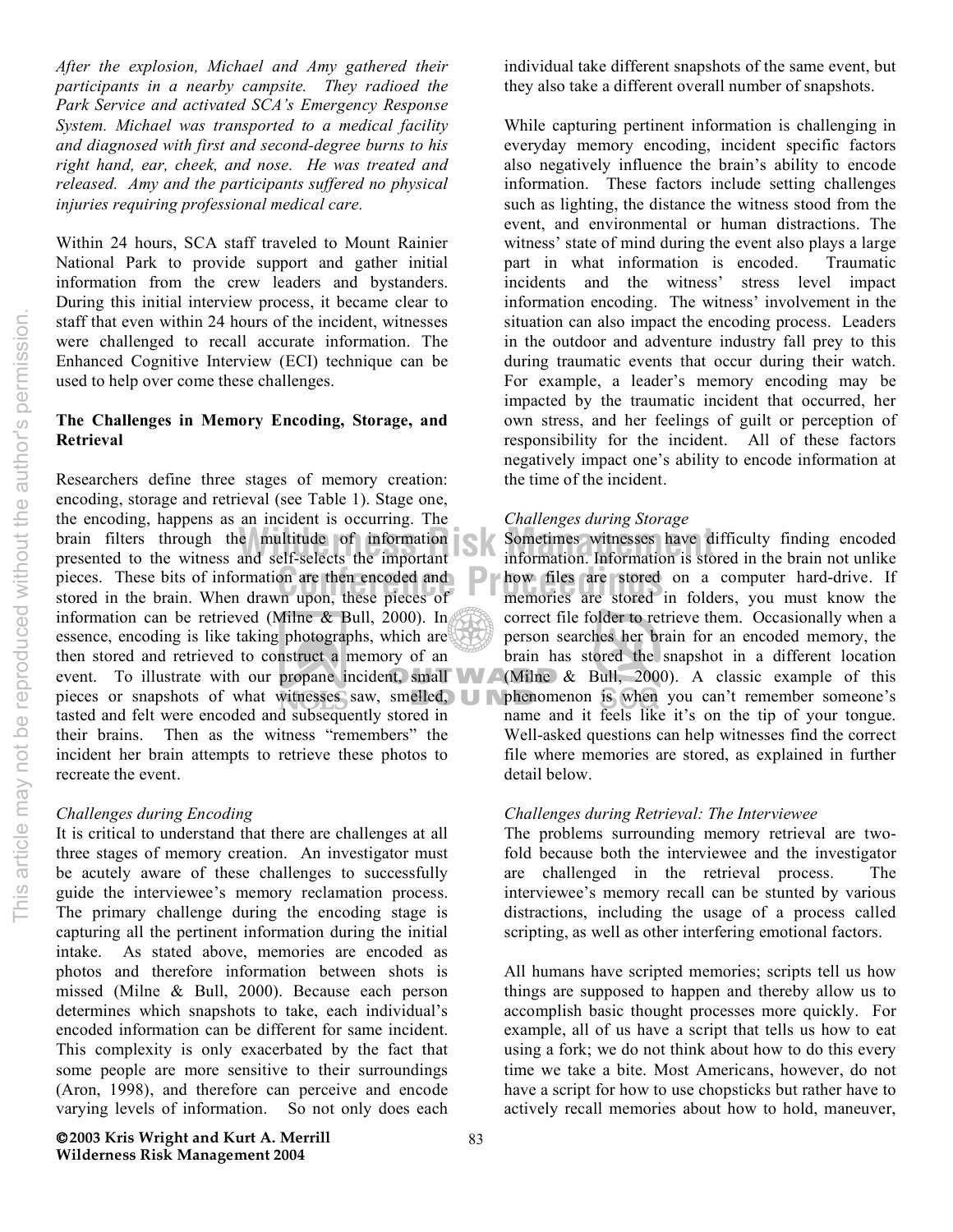and eat with them. Scripts are useful in that they enable us to function well in the world around us. But scripts can also be disruptive to the memory reclamation process. Because the brain encodes memories like a camera and not a camcorder, there are many gaps in information when a person recalls a memory. To make the event run more like a movie than a photo album, our brain uses scripts to fill in gaps in encoded memory.

like turning the stove off, actually mimicking the state has been defined as leading/m accompanying hand motion. An SCA investigator encountered the following script while interviewing a bystander about the propane incident. The bystander stated that "Amy tried to turn the stove off . . . and then Michael stepped in and tried to turn off the stove." He made a gesture that simulated turning the stove knob off. Realizing that the bystander's gesture was different from what other witnesses described (the turning of a stove knob versus turning a tank valve), the investigator halted the interview. After placing the witness back in time and asking him to again report the incident smells, taste, etc, it was discovered that the witness was over a quarter mile away at the time of the incident. Instead of remembering, he was recounting third-hand information and playing a script of what he thought Amy would look accompanying hand motion.

Emotions can also be barriers to retrieving memories by **Example 1988** Who turned the interrupting an interviewee's ability to think clearly and  $\phi$ therefore recall memories (Jackins, 1982). A Critical Incident Stress Debriefing (CISD) can help relieve a witness of her feelings, which would in turn allow for **Asking** a misleading question encourages the more memory recall. However, a CISD should not be **interviewee** to give false information. In a truly done at the same time as the informational interview this paper is addressing, but rather as part of the initial assessment and support of a participant/witness. Once this debriefing occurs, she will be able to think more clearly and be able to access and retrieve her stored memories.

### *Challenges during Retrieval: The Investigator*

Investigators are challenged by similar factors. The investigator combats any assumptions, hypotheses, or stereotypes she brings into the interview. She is also challenged to leave behind her own scripts and emotions about the incident. These factors can influence the quality and quantity of information the interviewee is able to retrieve by influencing the investigator's behavior. It is important for investigators to be aware of these issues and try to mitigate their influences before stepping into the interview.

Investigators also need to carefully manage the information they are collecting. They encode, store and

retrieve information both during and after the interview. Specific research has shown that even if an interview is documented directly after the interview, only two-thirds of the information disseminated by the witness will be present in the written report (Kohnken, Thurer, & Zoberbier, 1994). Interview professionals in other fields have found that tape recording interviews greatly increases the accuracy of documentation.

It must also be recognized that an investigator holds tremendous power over the interview itself. Her decisions about the setting, tone, questioning style, and interview strategy will help determine the overall success of the interview. Research has shown that there are certain questioning styles which aid in memory retrieval, and others that not only hinder memory retrieval, but aid in scripting and false information gathering (Milne & Bull, 2000). These poor styles include leading and misleading questions, forced-choice questions, and multiple questions.

# *Inappropriate Questioning Styles*

Leading and misleading questions can confuse your witness and produce incorrect information. A question has been defined as leading/misleading if information in the question has not been mentioned previously by the witness; it assumes or suggests an answer. For example, "Who turned the stove off?" would be a leading/misleading question if the witness up to this point in the interview had not mentioned turning the stove off. It suggests that the stove was turned off. investigative situation, an investigator doesn't know if the question she is asking is leading or misleading, so it is best to avoid mentioning any new information and steer clear of this questioning style completely.

Forced choice questions give the interviewee choices instead of an open-ended question. "Which crew leader turned off the stove" is a forced question, the available answers being "Amy" or "Michael". This style of questioning does not allow for a third option, such as seeing a student turn off the tank, which may be the correct option. Leading/misleading questioning and forced choice questioning styles tend to be used when the investigator has a presupposed hypothesis about what occurred; the investigator employs these questions to either prove or disprove her hypothesis. As an investigator, be sure to examine your assumptions before entering an interview and proceed with an open mind.

Asking multiple questions in rapid succession is also an inappropriate questioning technique. An example of this

This article may not be reproduced without the author's permission. This article may not be reproduced without the author's permission.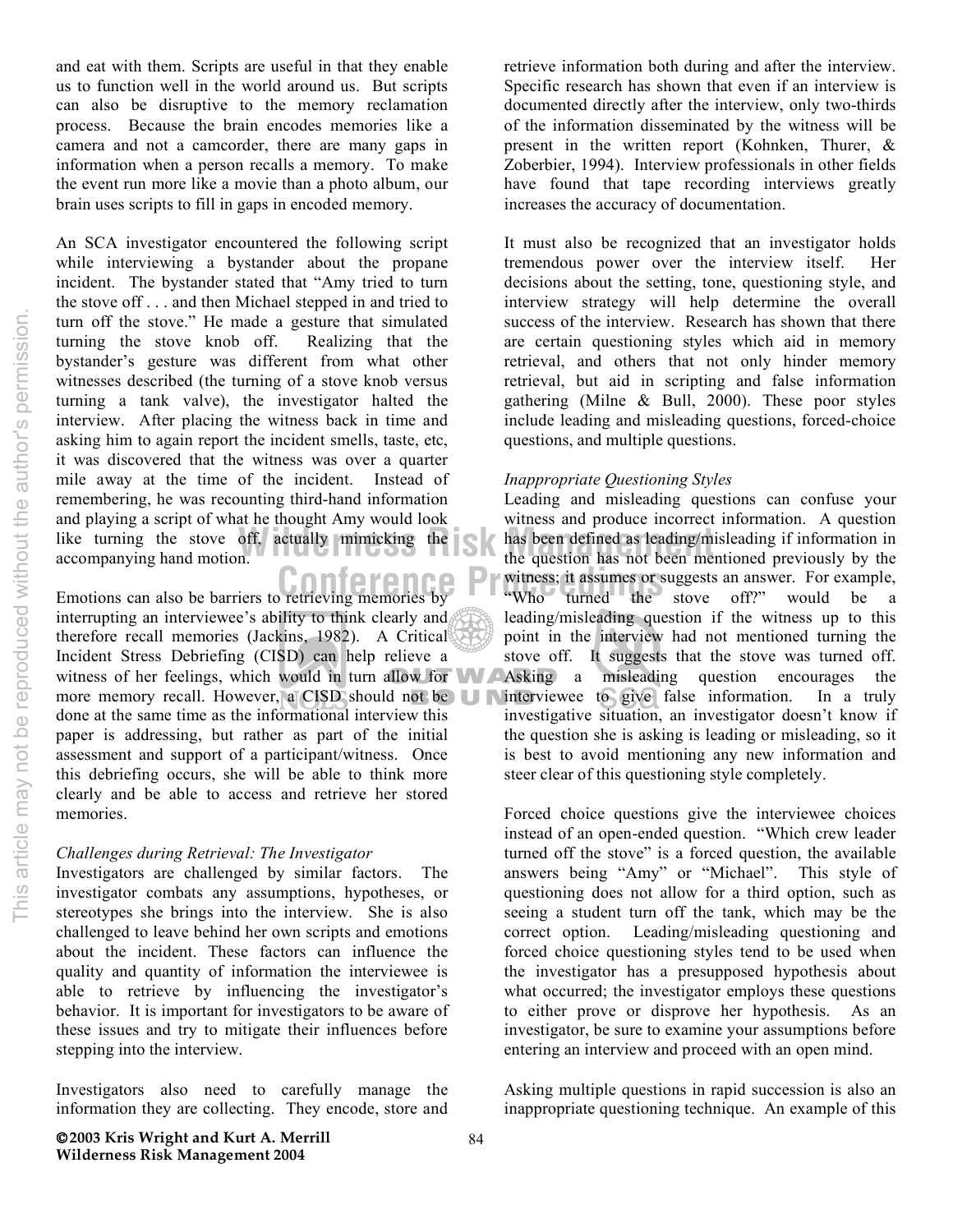would be "Did she try to turn the knob clockwise or counter clockwise? Was it frozen? Was the valve turned off? Did she turn the valve clockwise or counter clockwise?" Asking a series of questions may confuse or hurry a witness. It confuses her around which question should be answered first and in what order. The witness may struggle to retrieve the encoded and stored information and thus not have enough time to access enough of the stored information. Using this method, one or more questions will most likely be lost and the information incomplete.

# **The Enhanced Cognitive Interview Strategy**

The purpose of conducting an information interview after an incident is to retrieve accurate, complete information. An ideal interview strategy would contradict the challenges to complete retrieval. It would help dissipate memory-blocking emotions and aid in discerning encoded information from scripts. It would assist the brain to search out information stored and not readily accessible. In short, the perfect interview strategy would completely seek out all stored information, thereby retrieving the maximum information possible. This interaction is displayed in Table 1 below, one oval representing the stored information and the other the interview strategy. The shaded area in which they successfully overlap represents the retrieved information. The purpose of any interview strategy is to increase this overlap, thereby retrieving the maximum amount of information.



Table 1: Incident Memory and Interview Process (adapted from Milne & Bull, 2000)

The Enhanced Cognitive Interview (ECI), developed by cognitive psychologists Fischer and Geiselman (1992), has proven one of the most effective techniques in retrieving maximum information, as outlined in Milne and Bull's *Investigative Interviewing: Psychology and Practice* (2000). This technique is best applicable with interviewees who are acting in good faith to recall memories. An interviewee-driven process, the ECI method compliments our industry's humanistic approach and leadership practices. In fact, because of the similarity between our facilitation ethics and ECI values, many of our industry's investigators already employ key ECI strategies. However, the complete ECI increases the depth and exploration of an interview, increasing our opportunity to further unravel incidents and develop case

**2003 Kris Wright and Kurt A. Merrill Wilderness Risk Management 2004**

studies. There are seven phases to an ECI; below each phase is explained in depth, describing techniques needed to perform each phase successfully.

### *Phase one: Greet and personalize the interview*

To get the best results from an interview, an interviewee must feel at ease, confident, and secure. Being interviewed is a nerve-wracking exercise for even the most composed individual. When a person is anxious and nervous, they may show their emotional discomfort by laughing, yawning, sweating, shaking, or crying (Jackins, 2000). Feelings will hinder the information retrieval process so allow them to work through their feelings, releasing these physical manifestations, during the greeting phase. Help the interviewee feel more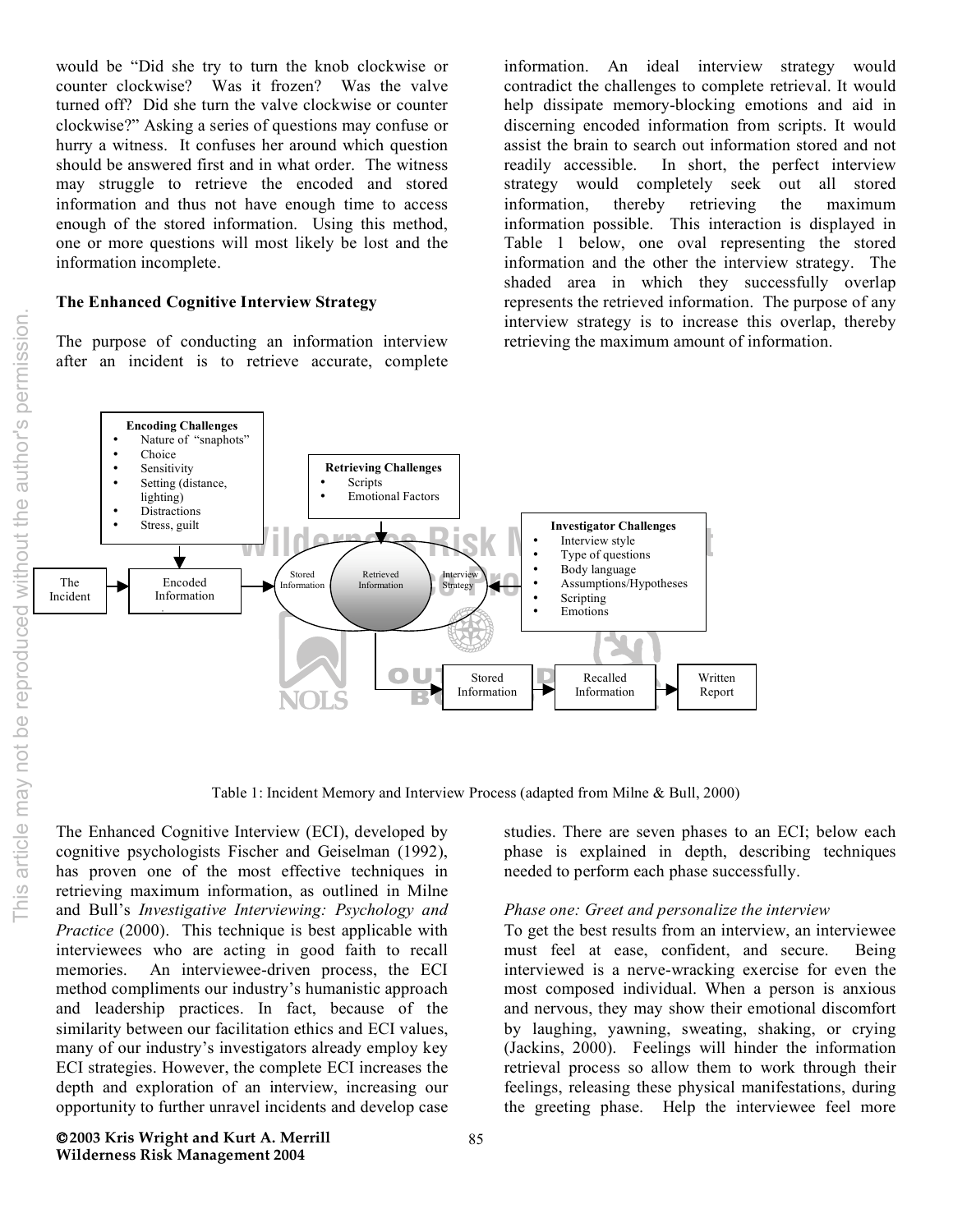comfortable by connecting with her and establishing a good rapport. Be concerned about her comfort and be sure the interview space is quiet and without distractions. Break the ice by asking some light initial questions, such discussing the past weekend or perhaps a news event. Show that you will be a delighted listener throughout the interview, listening with interest.

# **Structure of the Enhanced Cognitive Interview**

| Phase 1 | Greet and personalize the interview | Phase 4 | Questioning                    |
|---------|-------------------------------------|---------|--------------------------------|
|         | <b>Establish rapport</b>            |         | Questions from free report     |
|         |                                     |         | Concentrate                    |
| Phase 2 | Explain the aims of the interview   |         | Report everything              |
|         | Report everything                   |         | No fabrication or guessing     |
|         | Transfer control                    |         | OK to say "Don't know"         |
|         | No fabrication or guessing          |         | OK to say "Don't understand"   |
|         |                                     |         | Activate and probe an image    |
| Phase 3 | Initiate a free report              |         | Open and closed questions      |
|         | Context reinstatement               | Phase 5 | Varied and extensive retrieval |
|         | Open-ended questions                |         | Change the temporal order      |
|         | Allow for pauses<br>$\bullet$       |         | Change perspectives            |
|         | Don't interrupt                     |         | Focus on all senses            |
|         | Non-verbal behavior                 | Phase 6 | Summary                        |
|         |                                     | Phase 7 | <b>Closure</b>                 |
|         |                                     |         |                                |

**Wilderness Risk Management** Table 2: Structure of the enhanced cognitive interview (Milne & Bull, 2000, p. 40)

*Phase two: Explain the Aims of the Interview* **COLO Primerical is the Property of Algebra** It is important that the interviewee knows what is expected of her during the interview. This will help her to feel more comfortable and confident, which will aid in the information retrieval process. She probably expects that you, the investigator, will control the interview. In an ECI though, the investigator plays the role of facilitator and the interviewee controls the process. As outdoor professionals we are familiar with this mode of communication, but it is important to remind the interviewee of this before the interview starts.

Be sure to frame what you want from the interviewee during the interview. First, explain that memory retrieval takes focused energy and intense concentration. Second, explain that it is not easy task. Third, let her know that you want to know every detail regardless how she views its importance. Studies have shown that unless the investigator explicitly states this, a witness will edit the information according to what she thinks the investigator views as important, omitting potentially useful details (Fisher & Chandler, 1991). Fourth, encourage her to share all the information she remembers, even if she is not confident in its accuracy. Studies have also shown that interviewees tend to edit out the information that they are not confident in (Noon & Hollin, 1987). In addition, research indicates that

there is no corollary relationship between the interviewee's confidence in the information and its accuracy (Kebbell, Wagstaff, & Covey, 1996; Perfect, Watson, & Wagstaff, 1993). Be explicit that you want every conceivable detail regardless of the interviewee's confidence level or how she weighs its importance. As mentioned above, tape recording your interview will increase the accuracy of the documented information so explain its use and ask the interviewee's permission to use it during the interview.

## *Phase Three: Initiate Free Recall of Event*

During phase three the interviewee is encouraged to recall the event at her own pace, in her own words. The phase begins with the investigator initiating a context reinstatement, helping the interviewee go back to the place or context where the incident occurred. Some believe that returning to the context in which the information was encoded helps the recall process (Milne & Bull, 2000). During a context reinstatement the investigator should ask a series of open-ended questions. Open-ended questioning is arguably the most fruitful questioning style, empowering the interviewee by allowing her an unrestricted response and giving her control of the flow of information. An example of an open-ended question is "Tell me what happened" or "What did you see/smell/hear?"

This article may not be reproduced without the author's permission. This article may not be reproduced without the author's permission.